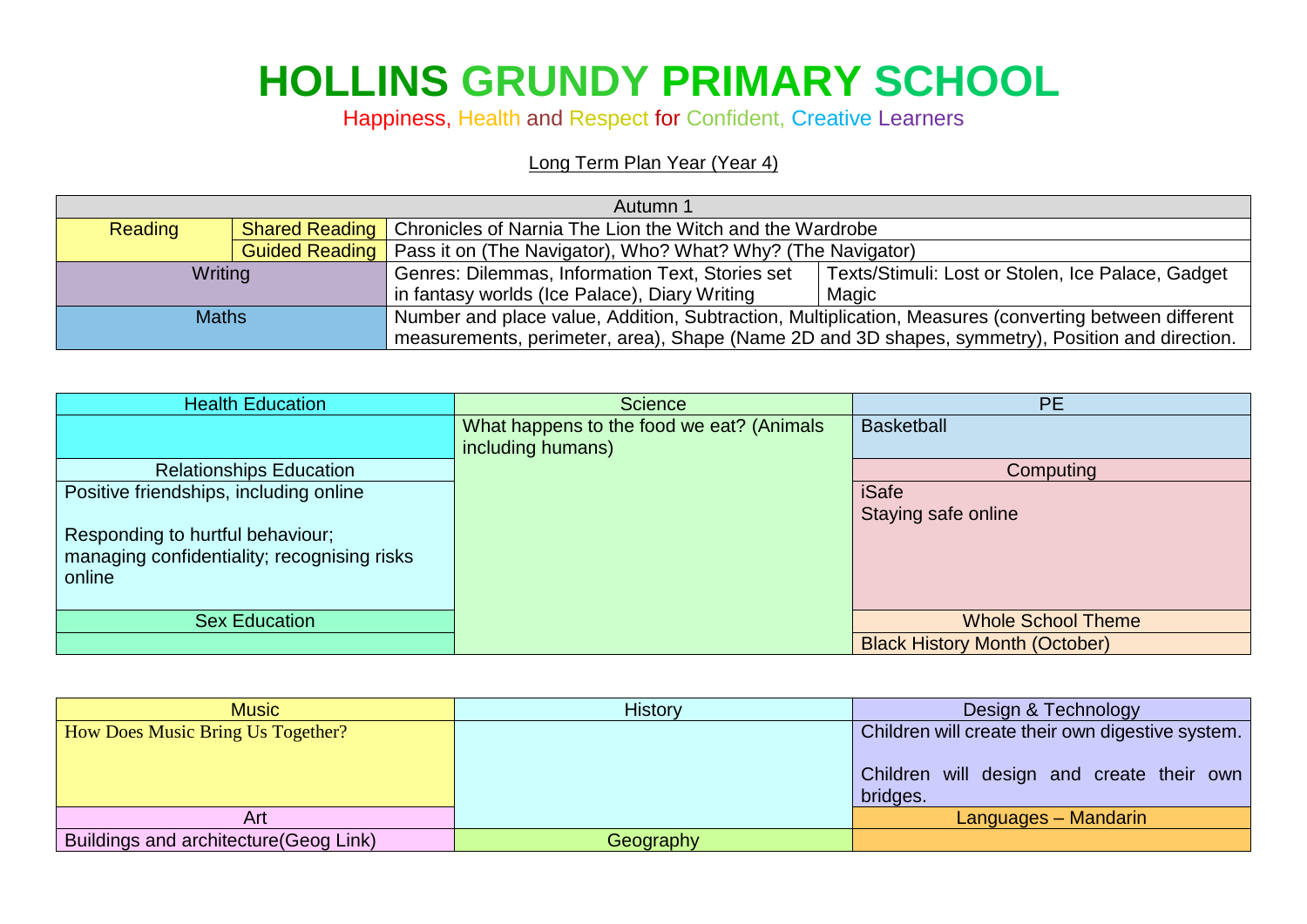| Local artists.<br>Lowry.                        |                                              |                          |
|-------------------------------------------------|----------------------------------------------|--------------------------|
| <b>RE</b>                                       | Why is Manchester such a cool place to live? | <b>Languages - Other</b> |
| What is the Trinity and why is it important for |                                              |                          |
| <b>Christians?</b>                              |                                              |                          |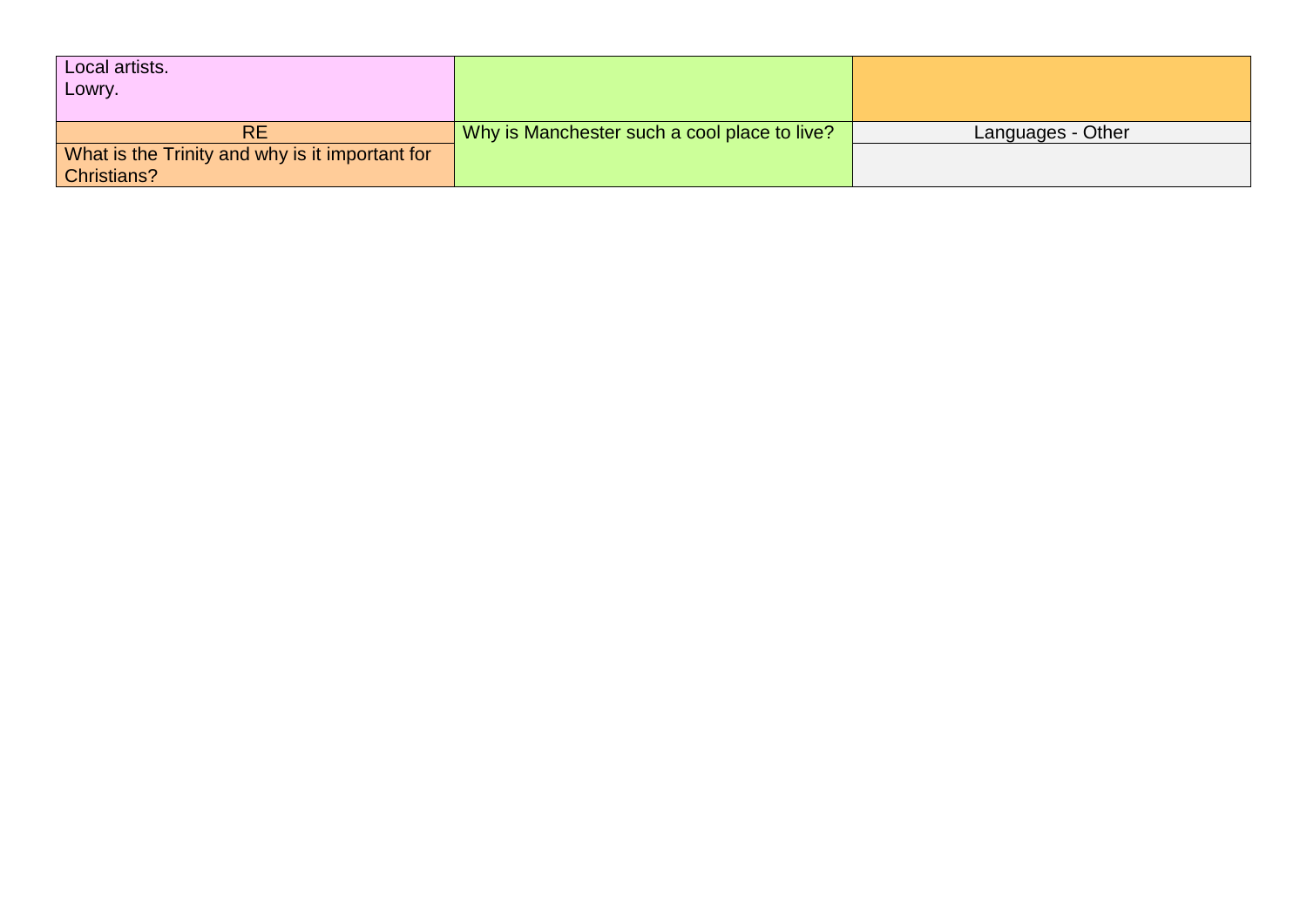| Autumn 2       |                       |                                                                                                  |                                                   |
|----------------|-----------------------|--------------------------------------------------------------------------------------------------|---------------------------------------------------|
| <b>Reading</b> | <b>Shared Reading</b> | Chronicles of Narnia The Horse and His Boy                                                       |                                                   |
|                |                       | <b>Guided Reading</b>   Pass it on (The Navigator), Who? What? Why?                              | Texts/Stimuli: The Balloons (Oscar Wilde), My     |
|                |                       | (The Navigator)                                                                                  | Sari (Debjani Chatterjee), At the End of a School |
|                |                       |                                                                                                  | Day, Your Alien Experience, School Playground     |
|                |                       |                                                                                                  | Used for Alien Kickabout! Rumblestar,             |
| Writing        |                       | Genres: WW Remembrance (poetry), Poetry, Journalistic recounts,                                  |                                                   |
| <b>Maths</b>   |                       | Number and Place Value, Addition and Subtraction, Multiplication, Fractions, Shape, Position and |                                                   |
|                |                       | Direction.                                                                                       |                                                   |

| <b>Health Education</b>         | <b>Science</b>                             | <b>PE</b>                             |
|---------------------------------|--------------------------------------------|---------------------------------------|
|                                 | What is sound and how do we make different | Football                              |
|                                 | sounds?                                    | <b>Kwik Cricket</b>                   |
| <b>Relationships Education</b>  |                                            | Computing                             |
| Safe relationships              |                                            | iProgram                              |
| Respecting ourselves and others |                                            | Making shapes and                     |
|                                 |                                            | Navigating mazes                      |
| <b>Sex Education</b>            |                                            | <b>Whole School Theme</b>             |
|                                 |                                            | Remembrance                           |
|                                 |                                            | Anti bullying Week (15 - 19 November) |

| <b>Music</b>                                    | <b>History</b> | Design & Technology                         |
|-------------------------------------------------|----------------|---------------------------------------------|
| <b>How Does Music Connect Us With The Past?</b> |                | Children will make a musical instrument and |
|                                                 |                | explain how it produces sound.              |
| Art                                             |                | Languages - Mandarin                        |
|                                                 | Geography      |                                             |
| <b>RE</b>                                       |                | Languages - Other                           |
| What do Hindus believe God is like?             |                |                                             |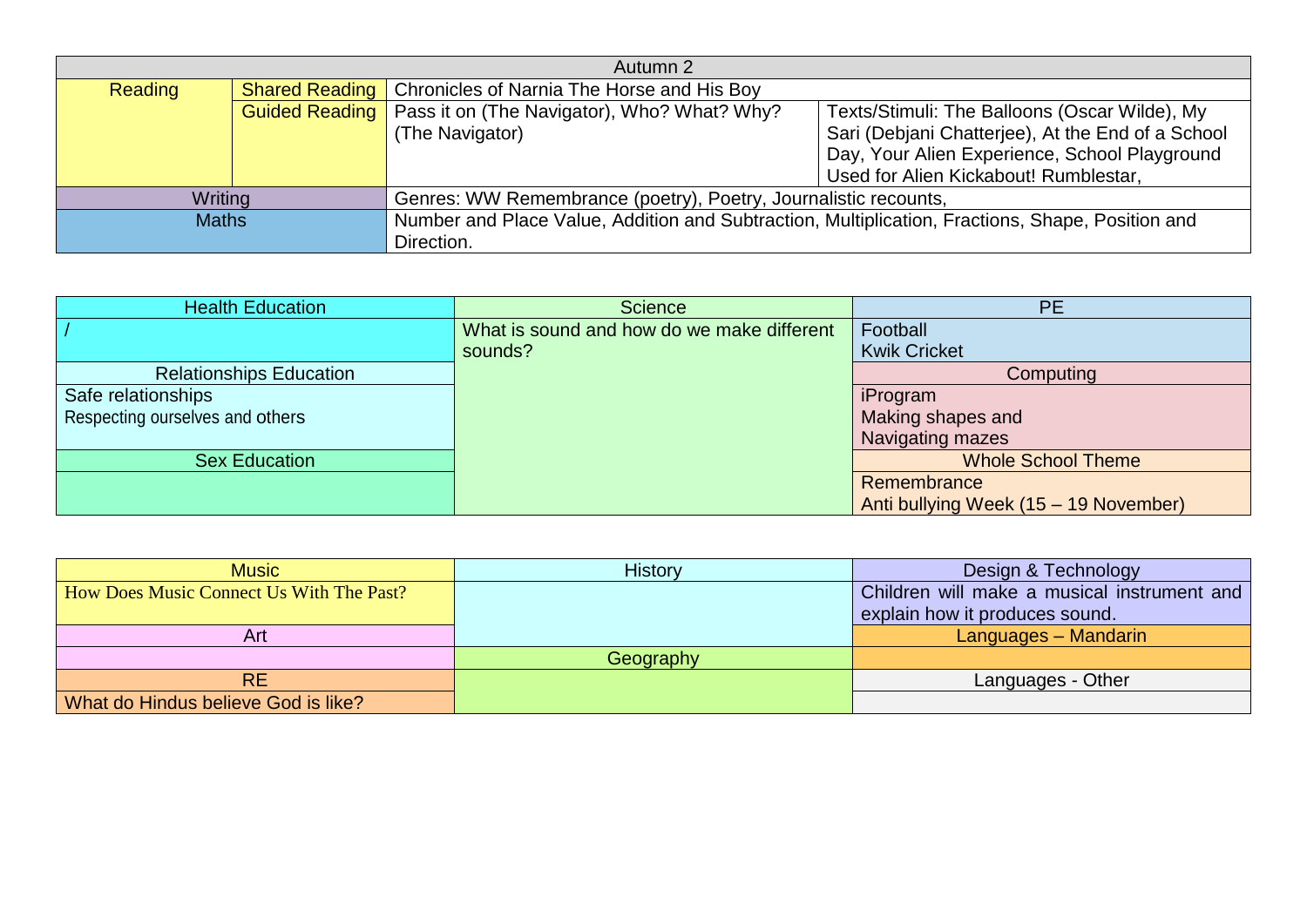| Spring 1       |                       |                                                                        |                                                  |  |
|----------------|-----------------------|------------------------------------------------------------------------|--------------------------------------------------|--|
| <b>Reading</b> |                       | <b>Shared Reading   Chronicles of Narnia Prince Caspian</b>            |                                                  |  |
|                | <b>Guided Reading</b> | Believe it or Not! (The Navigator), Eye See (The Navigator).           |                                                  |  |
| Writing        |                       | Genres: Narrative verse, Explanation text,                             | Texts/Stimuli: The Bogey Men and the Trolls Next |  |
|                |                       | Door, The Stellar Stage School, Esio Trott<br>Nonsense words, recounts |                                                  |  |
| <b>Maths</b>   |                       | Number and Place Value, Addition, Subtraction, Fractions, Measure      |                                                  |  |

| <b>Health Education</b>               | <b>Science</b>                                | <b>PE</b>                             |
|---------------------------------------|-----------------------------------------------|---------------------------------------|
|                                       | How could we cope without electricity for one | <b>Fitness</b>                        |
|                                       | day?                                          | <b>Tudor Dance</b>                    |
| <b>Relationships Education</b>        |                                               | Computing                             |
| Belonging to a community              |                                               | <b>iConnect</b>                       |
| Media literacy and digital resilience |                                               | Computer networking incl.             |
|                                       |                                               | Using web browsers and Search engines |
|                                       |                                               | safely and effectively                |
| <b>Sex Education</b>                  |                                               | <b>Whole School Theme</b>             |
|                                       |                                               | Safer Internet Day (8th Feb)          |

| <b>Music</b>                               | <b>History</b>                           | Design & Technology                         |
|--------------------------------------------|------------------------------------------|---------------------------------------------|
| How Does Music Make The World A Better     | Why were the Romans so powerful and what | <b>Creating working Roman weapons</b>       |
| Place?                                     | did we learn from them?                  | Children will design and create a game that |
|                                            |                                          | does not involve electricity.               |
| Art                                        |                                          | Languages - Mandarin                        |
|                                            | Geography                                |                                             |
| <b>RE</b>                                  |                                          | Languages - Other                           |
| What does it mean to be a Hindu in Britain |                                          |                                             |
| today?                                     |                                          |                                             |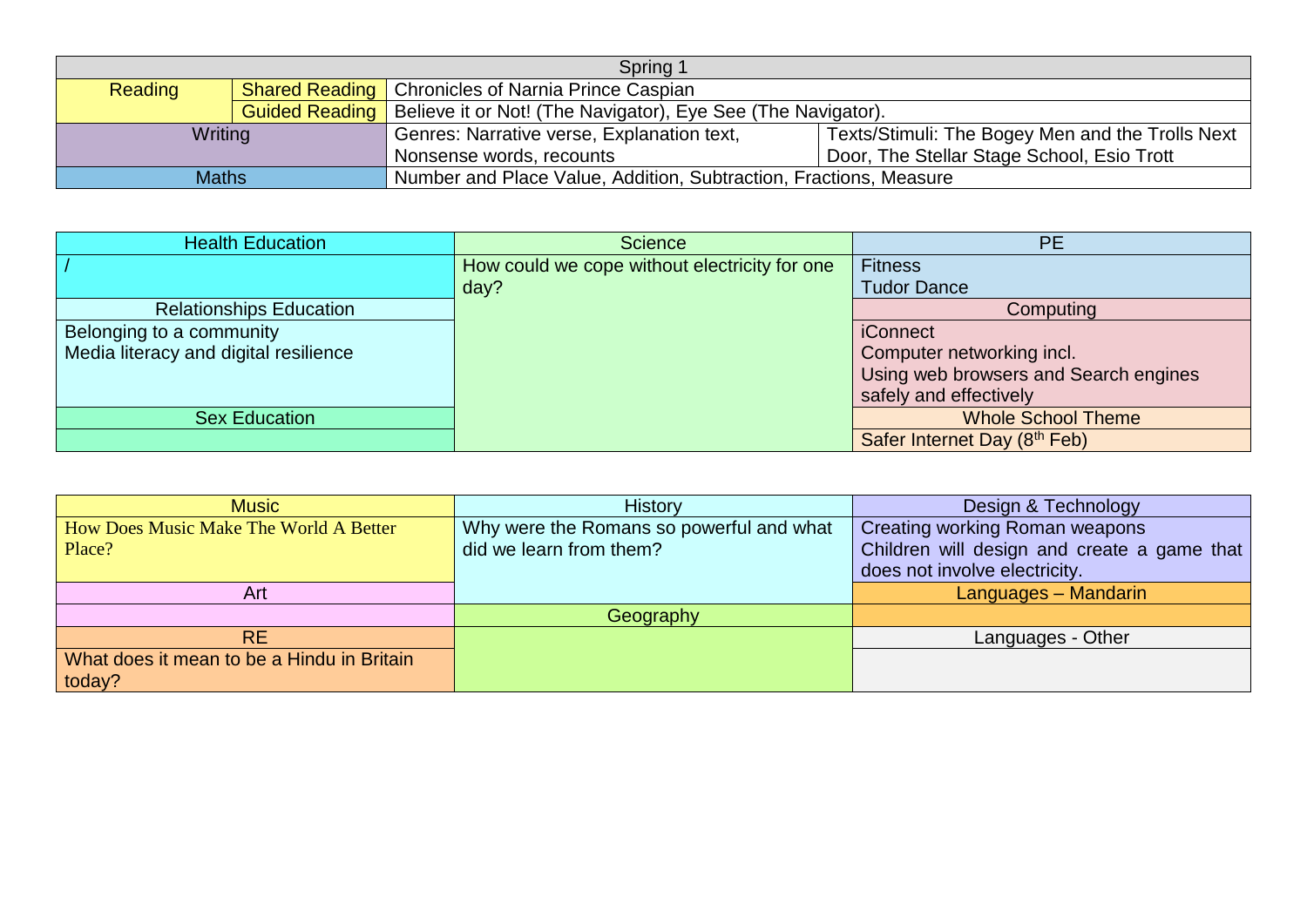| Spring 2       |  |                                                                                      |                                           |  |
|----------------|--|--------------------------------------------------------------------------------------|-------------------------------------------|--|
| <b>Reading</b> |  | <b>Shared Reading   Chronicles of Narnia Prince Caspian</b>                          |                                           |  |
|                |  | <b>Guided Reading</b>   Believe it or Not! (The Navigator), Eye See (The Navigator). |                                           |  |
| Writing        |  | Genres: Playscripts, evaluating evidence                                             | Texts/Stimuli: The Fly a nd the Fool (Lou |  |
|                |  |                                                                                      | Kuenzler), Junior Detective!              |  |
| <b>Maths</b>   |  | Division, Time, Fractions, Statistics                                                |                                           |  |

| <b>Health Education</b>               | <b>Science</b>                      | <b>PE</b>                           |
|---------------------------------------|-------------------------------------|-------------------------------------|
|                                       | What are solids, liquids and gases? | <b>Athletics</b>                    |
|                                       |                                     | Gymnastics                          |
| <b>Relationships Education</b>        |                                     | Computing                           |
| Media literacy and digital resilience |                                     | iData                               |
| Money and work                        |                                     | Introduction to data representation |
| <b>Sex Education</b>                  |                                     | <b>Whole School Theme</b>           |
|                                       |                                     | Inspirational Women's week          |

| <b>Music</b>                                 | <b>History</b>                            | Design & Technology                         |
|----------------------------------------------|-------------------------------------------|---------------------------------------------|
| How Does Music Teach Us About Our            | Why were the Norman castles certainly not | Children will make a musical instrument and |
| Community?                                   | bouncy?                                   | explain how it produces sound.              |
| Art                                          |                                           | Languages - Mandarin                        |
| <b>Sketching Castles</b>                     | Geography                                 |                                             |
| Creating a piece of clay art that captures a |                                           |                                             |
| Norman castle                                |                                           |                                             |
| <b>RE</b>                                    |                                           | Languages - Other                           |
| Why do Christians call the day Jesus died    |                                           |                                             |
| 'Good Friday'?                               |                                           |                                             |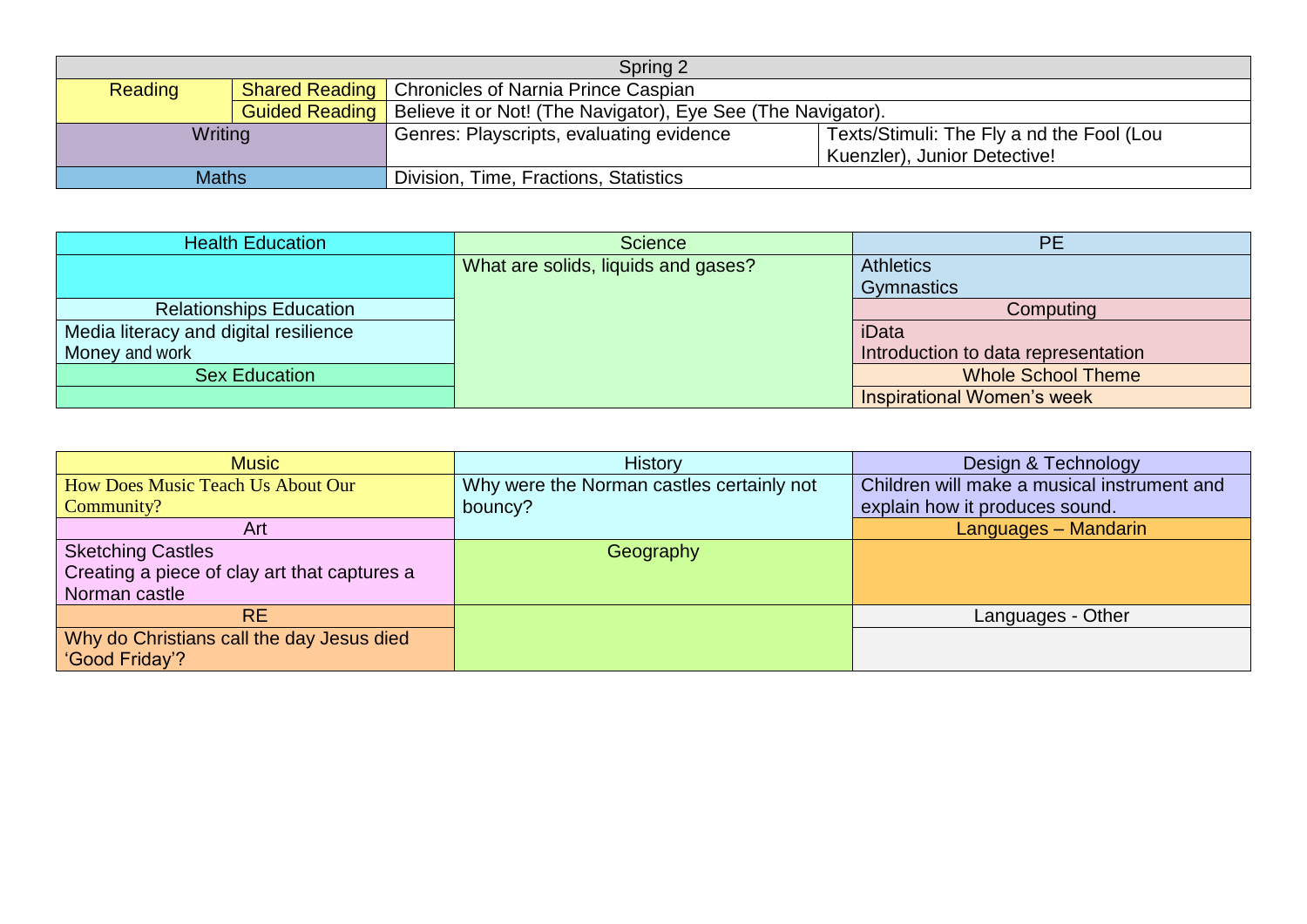| Summer 1     |  |                                                                                        |                                                 |
|--------------|--|----------------------------------------------------------------------------------------|-------------------------------------------------|
| Reading      |  | <b>Shared Reading   Chronicles of Narnia The Voyage of the Dawn Treader</b>            |                                                 |
|              |  | <b>Guided Reading</b>   A bear called Paddington by Michael Bond                       |                                                 |
| Writing      |  | Genres: Historical Settings, Newspaper reports,                                        | Texts/Stimuli: Pigeon Impossible (film clip),   |
|              |  |                                                                                        | Runaways (Jim Eldridge), The Victorian Voice of |
|              |  |                                                                                        | News and Progress                               |
| <b>Maths</b> |  | Number and Place Value, Division, Shape, Position and Direction, Fractions, Statistics |                                                 |

| <b>Health Education</b>                     | <b>Science</b> | <b>PE</b>                              |
|---------------------------------------------|----------------|----------------------------------------|
| <b>Physical health and Mental wellbeing</b> |                | <b>Multi Skills</b>                    |
| Growing and changing                        |                | <b>Basketball</b>                      |
| <b>Relationships Education</b>              |                | Computing                              |
|                                             |                | iAnimate                               |
|                                             |                | Introduction to animation              |
| <b>Sex Education</b>                        |                | <b>Whole School Theme</b>              |
|                                             |                | Queen's Platinum Jubilee (23 – 27 May) |

| <b>Music</b>                                 | <b>History</b> | Design & Technology                                                                   |
|----------------------------------------------|----------------|---------------------------------------------------------------------------------------|
| How Does Music Shape Our Way Of Life?        |                | What would you have done after school 100   Children will create their own snakes and |
|                                              | years ago?     | ladders                                                                               |
| Art                                          |                | Languages - Mandarin                                                                  |
|                                              | Geography      |                                                                                       |
| RE.                                          |                | Languages - Other                                                                     |
| For Christians, when Jesus left what was the |                |                                                                                       |
| impact of Pentecost?                         |                |                                                                                       |